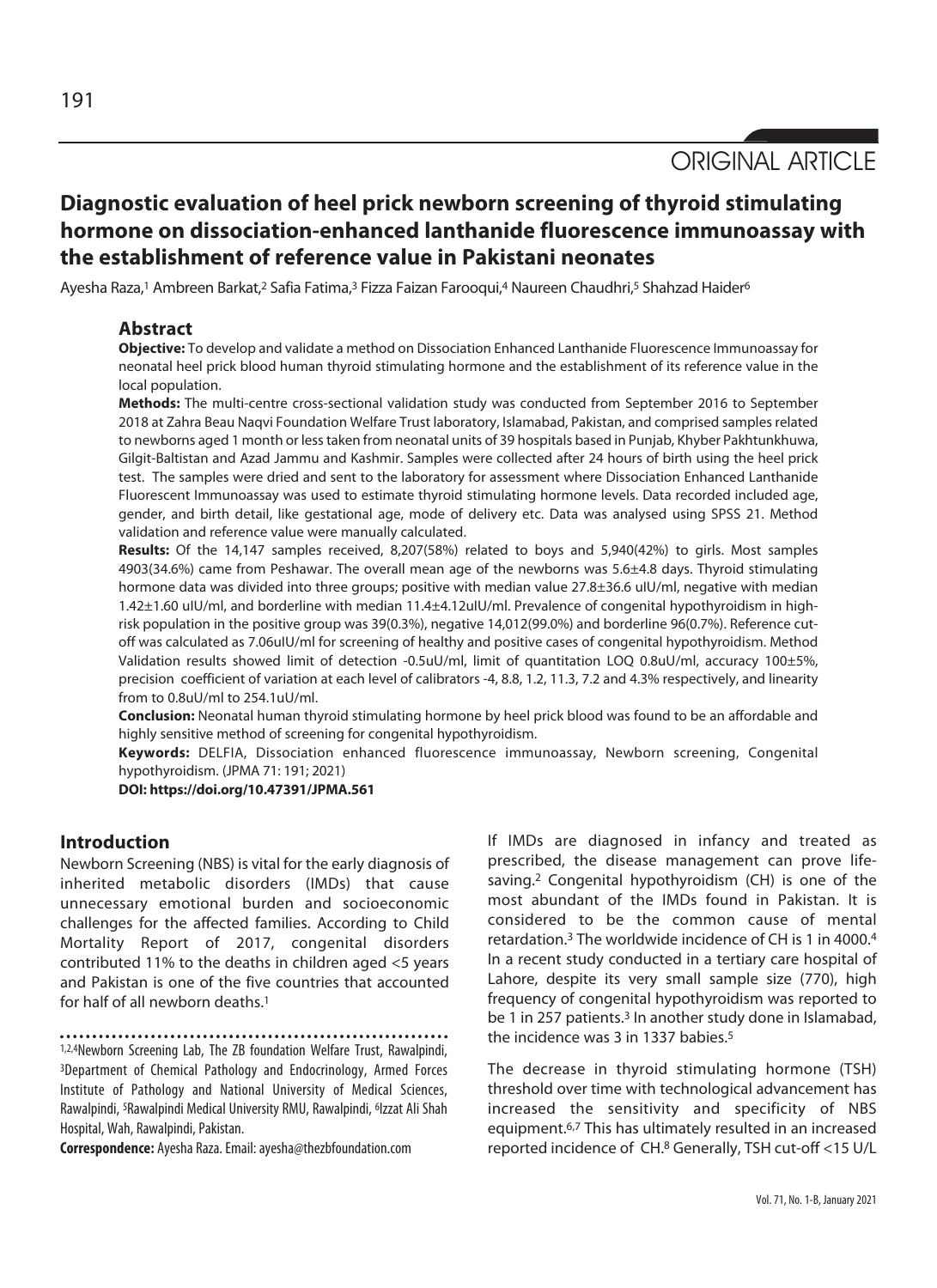is considered good enough to identify both transient as well as permanent hypothyroidism.9 The International Federation of Clinical Chemistry (IFCC) and the Clinical Laboratory Standards Institute (CLSI) recommend that reference value of any parameter should be populationbased, calculated from reference population with a minimum of 120 individuals identified from a reference population through probability sampling and using nonparametric statistical methods without having disease of concern. For screening of neonatal hypothyroidism, the neonate should be defined as any newborn aged 30 days or less.10,11

Unfortunately, Pakistan is among the countries where NBS has still not been institutionalised to address the alarming need to prevent IMDs. The current study was planned to develop and validate a method on Dissociation Enhanced Lanthanide Fluorescence Immunoassay (DELFIA) for neonatal heel prick blood human thyroid stimulating hormone (hTSH) and the establishment of its reference value in the local population.

## **Materials and Methods**

The multi-centre cross-sectional validation study was conducted from September 2016 to September 2018 at Zahra Beau Naqvi Foundation (ZBF) Welfare Trust laboratory, Islamabad, Pakistan, and comprised samples related to newborns aged 1 month or less taken from neonatal units of 39 hospitals based in Punjab, Khyber Pakhtunkhuwa, Gilgit-Baltistan and Azad Jammu and Kashmir. After approval from ethics review committee of Izzat Ali Shah Hospital, Wah Cantt, Pakistan, the sample size was calculated at 95% confidence interval (CI), 0.9/1000 acceptable difference. Our sample size for this rare disease was 6145 as calculated per guideline mentioned in literature with prevalence sample size formulae considering prevalence of disease 0.025% (incidence 1/4000) worldwide, precision was half of prevalence of rare disease and as for screening study we even duplicate this sample size.4,13 Samples taken came from newborns aged 1 month or less. After consent from the parents, the samples were collected after 24 hours of birth using the heel prick test using all due aseptic precautions onto Guthrie cards approved by the United States Food and Drug Administration (FDA). The samples were dried and then sent to the ZBF laboratory for assessment. Replacement samples were requested against the rejected samples by the lab. DELFIA was used to estimate the TSH levels. Infants with TSH level equal to 9 μU/mL and above were declared borderline, and, therefore, repeat samples were requested from the hospital concerned. Infants with TSH level equal and

above 18 μU/mL were declared positive, and the parents concerned were advised to opt for the confirmatory test which comprised serum testing of thyroxine (T4) and TSH.10

Data noted comprised gender, age, specimen collection date, hospital name, patients' and doctors' contact detail, birth details, like gestational age, mode of delivery, Appearance, Pulse, Grimace, Activity, and Respiration (APGAR) score at birth, and singlet or twin. Data was analysed using SPSS 21. Test of normality Shapiro Wilk was applied on data which showed its nonparametric nature, and, non-parametric descriptive statistics of quantitative variables were done and expressed as median and interquartile range (IQR). Qualitative data was expressed as frequencies and percentages. Nonparametric Mann Whitney t statistic was applied for significant gender difference of heel prick Guthrie card blood TSH considering p<0.05 as statistically significant. Reference interval (cut-off) determination was done by using Reference Value Advisor (RVA) v2.1 (National Veterinary School, Toulouse, France)<sup>11</sup>. Reference cut-off 7.06 uIU/ml was calculated which differentiated nondisease from CH suspicion, and then reference intervals were calculated for the three groups using Reference Value Advisor, available as freeware at, http://www.biostat.envt.fr/spip/spip.php?article63).12 Reference value of heel prick blood TSH was taken.<sup>11,12</sup> TSH heel prick method was evaluated on DELFIA with neonatal hTSH kit (Perkin Elmer Wallac DELFIA catalogue No: A032-310) containing 6 calibrators with concentrations 1.0, 9.8, 23, 48.3, 98.8, and 257 uU/ml and 2 levels of controls: Low 16.1 (12.9-19.3uU/ml) and High 66.4 (53.1- 79.7 uU/ml). Method validation was done against following limit of detection (LOD), limit of quantitation (LOQ), accuracy, precision, linearity, roboustness.

## **Results**

Of the 14,147 samples received, 8,207(58%) related to boys and 5,940(42%) to girls. The overall mean age of the newborns was 5.6±4.8 days. Most samples 4903(34.6%) came from Peshawar (Table-1). Data were not normally distributed and was significantly positively skewed (p<0.000). The nonparametric TSH data was divided positive 39(0.3%) with median 27.8±36.6 uIU/ml, negative 14012(99.0%) with median 1.42±1.60 uIU/ml, and borderline 96(0.7%)11.4±4.12uIU/ml groups (Figure).

Reference interval was calculated as 15.47-165.21 uIU/ml for positive group, 0.15-6.32 uIU/ml for negative group and 9.15-17.6 uIU/ml for borderline group. The reference values had no significant association with gender (p>0.784).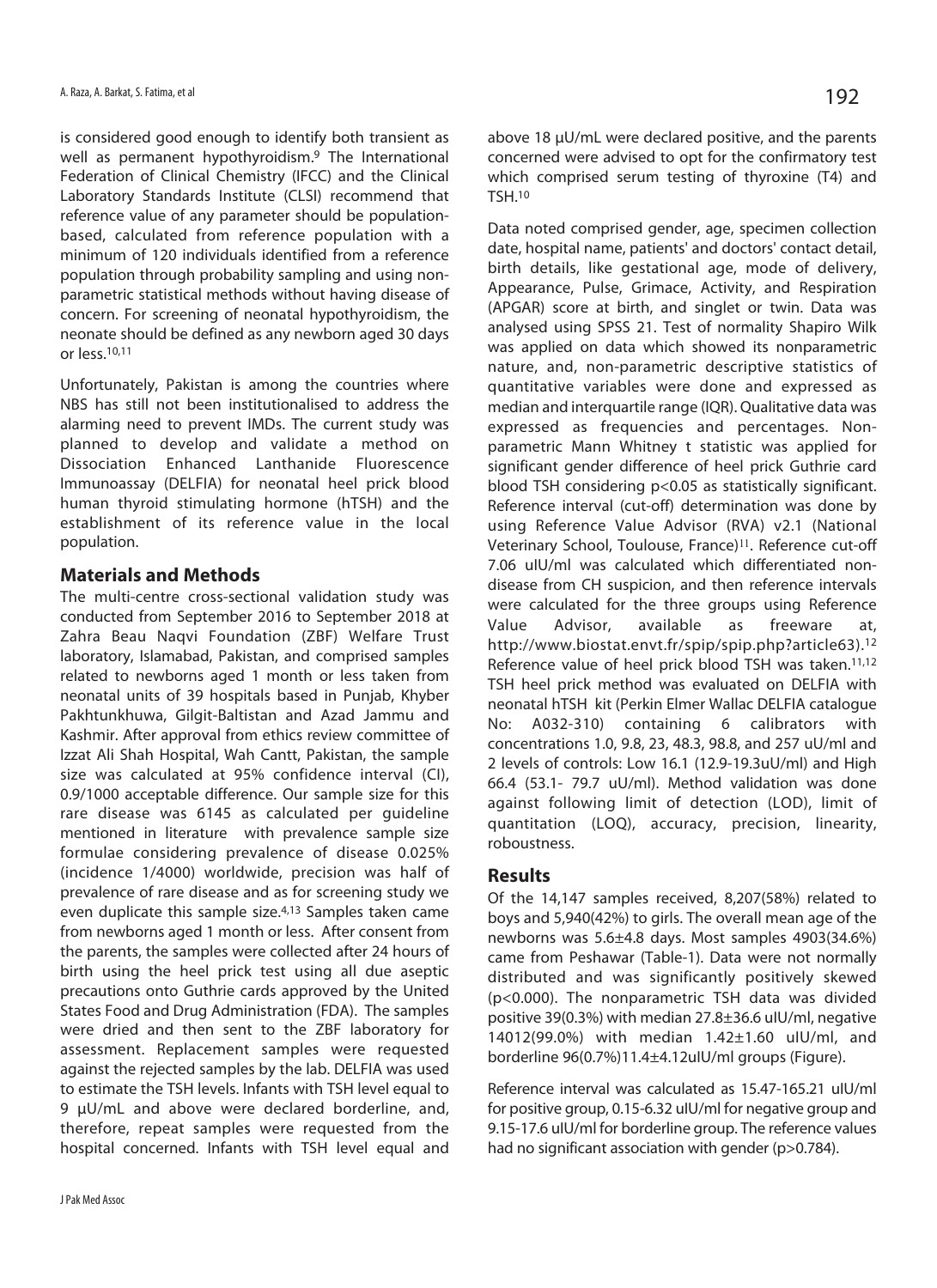**Table-1:** Distribution of Guthrie cards samples collection sites.

| <b>Cities Names</b> | Frequency and % of Guthrie samples collected | <b>Cities Names</b> | Frequency and % of Guthrie samples collected |  |  |  |
|---------------------|----------------------------------------------|---------------------|----------------------------------------------|--|--|--|
| Islamabad           | 4664 (33%)                                   | Gilgit              | $176(1.3\%)$                                 |  |  |  |
| Peshawar            | 4903 (34.6%)                                 | Lahore              | 114 (0.8%)                                   |  |  |  |
| Wah                 | 2887 (20.4%)                                 | Gujranwala          | 86 (0.6%)                                    |  |  |  |
| Sheikhupura         | 808 (5.7%)                                   | <b>Others</b>       | 252(1.8%)                                    |  |  |  |
| Rawalpindi          | 256 (1.8%)                                   |                     |                                              |  |  |  |

**Table-2:** Showing Results of Method validation of neonatal human thyroid stimulating hormone (hTSH) by Dissociation Enhanced Lanthanide Fluorescence Immunoassay (DELFIA).

| <b>Parameter</b>               | <b>Method validation calibration</b> |                        |              |             |             |             |      |
|--------------------------------|--------------------------------------|------------------------|--------------|-------------|-------------|-------------|------|
|                                | Expected conc.(uU/ml)                | Recovered conc.(uU/ml) | Accuracy (%) | LOD (uU/ml) | LOQ (uU/ml) | AMR (uU/ml) |      |
| Neonatal heel prick blood hTSH | 1.0                                  | 1.003                  | 100.3        | 0.5         | 0.8         | 254.1       | 4.0  |
|                                | 9.8                                  | 9.8                    | 100          |             |             |             | 8.8  |
|                                | 23                                   | 22.98                  | 99.9         |             |             |             | 1.2  |
|                                | 48.3                                 | 50.38                  | 104.3        |             |             |             | 11.3 |
|                                | 98.8                                 | 104.0                  | 105.2        |             |             |             | 7.2  |
|                                | 257                                  | 254.1                  | 98.9         |             |             |             | 4.3  |

LOD: Limit of detection; LOQ: limit of quantitation; CV Coefficient of variation; AMR: Analytical Measurement Range.



Figure: Showing Reference Intervals of heel prick blood thyroid stimulating hormone (TSH) on Dissociation Enhanced Lanthanide Fluorescence Immunoassay (DELFIA) for Newborn Screening (NBS) for three levels; negative (0.15 to 6.32) uU/ml, borderline congenital hypothyroidism (9.15 to 17.6) uU/ml and Positive congenital hypothyroidism (15.47 to 165.21) uU/ml.

LOD, or analytical sensitivity was found to be 0.5 uU/ml, LOQ 0.8uU/ml, accuracy 100±5%, precision coefficient of variation (CV)% at each level of calibrator was 4, 8.8, 1.2, 11.3, 7.2 and 4.3 % respectively, while linearity was from 0.8uU/ml to 254.1uU/ml, which was analytically specific to TSH and not affected by haemolysis, icteric and lip emic nature of blood and robustness to delayed handling and temperature effects at 2-4C0 and 26-32C0 (Table-2). Precision of control materials showed laboratory-specific, Low control with mean value 15.6±1.55 uU/ml with interassay and intra-assay variability CV <9.94%, and High control with mean value 67.9±6.8uU/ml with inter-assay and intra-assay variability CV <10.0%.

## **Discussion**

To the best of our knowledge, the current study is first of its kind in Pakistan which not only showed CH prevalence in infants as screened on DELFIA, but also showed